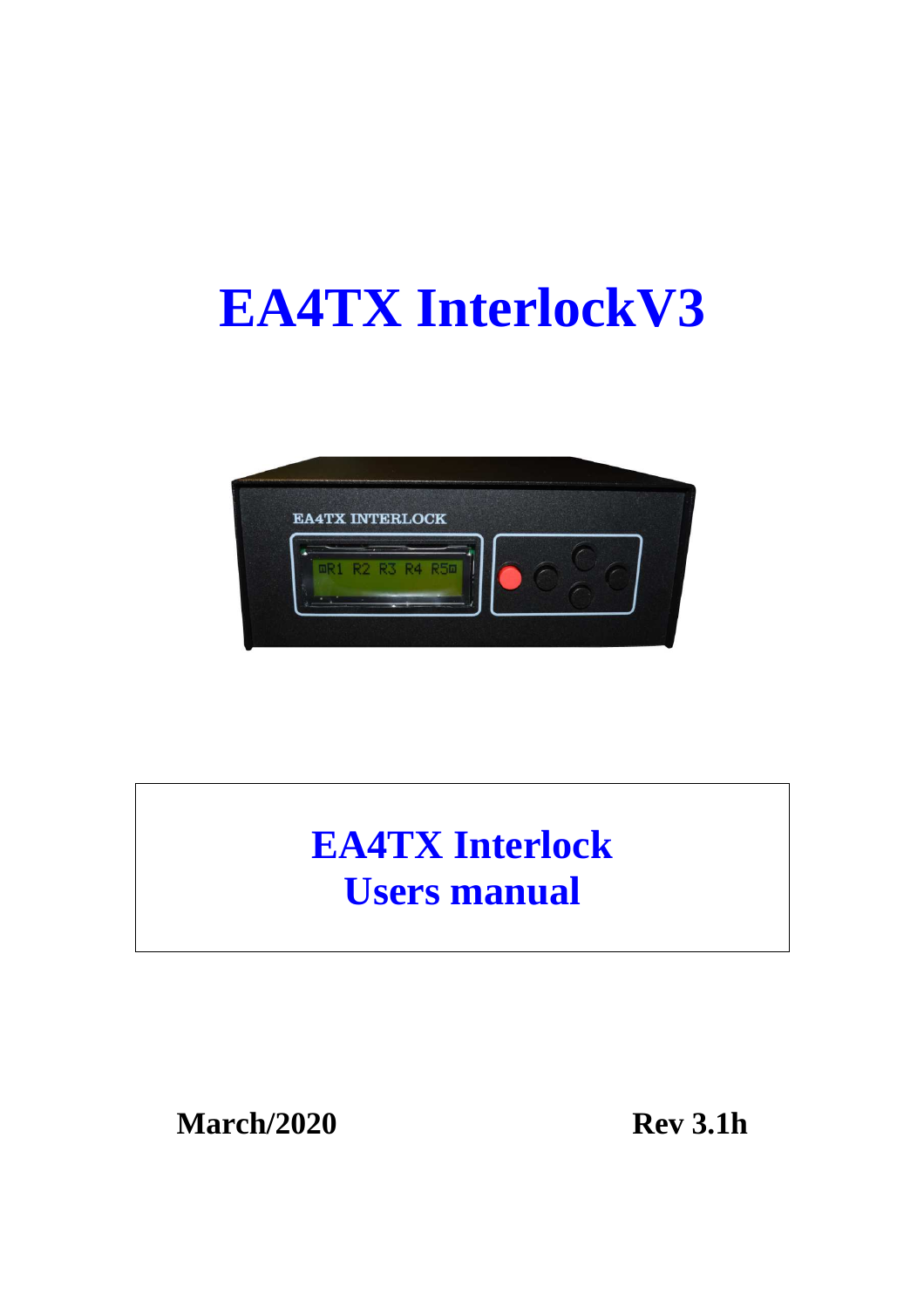## **Introduction**

The Interlock is a device intended for use by multioperator contest groups, which allows monitoring and control of up to 5 radios, and avoiding rule violation in M/S or M/2 in so far as number of signals on the air refers.

The interlock connects to each radio through two ways:

- PTT: This is an output signal (TX) from the radio which pulls to ground whenever the radio transmits.
- TX Inhibit: An input signal to the radio which serves to inhibit or disable transmission of that radio
- ▶ **Note:** Not all radios have a TX inhibit input. Rigs such as some Yaesu (FT1000, 1000MP, 2000, etc) or the Elecraft K3 have a connector for TX inhibit

This way, the interlock monitors the TX status of each radio (PTT signal) and after analyzing priorities and statuses, determines whether it should action the Inhibit in any of them to block transmission

The interlock has 5 levels of priority and the user assigns a level to each radio, this level can be changed during a contest. The maximum priority is level 5 and the minimum priority is level 1. If at a given moment the device detects 2 radios and determines that one of them should be blocked, it uses the priority level for this. The radio with the lowest level will be blocked when the Interlock activates the signal inhibit. In the case of two radios having the same priority level, the last radio to start transmitting will be the one that is blocked.

**It is very important that you read the manual** Although the product is designed to be pure plug & play and is very intuitive, it is worthwhile knowing fully the different options, both of hardware and software, to be able to get the most out of it.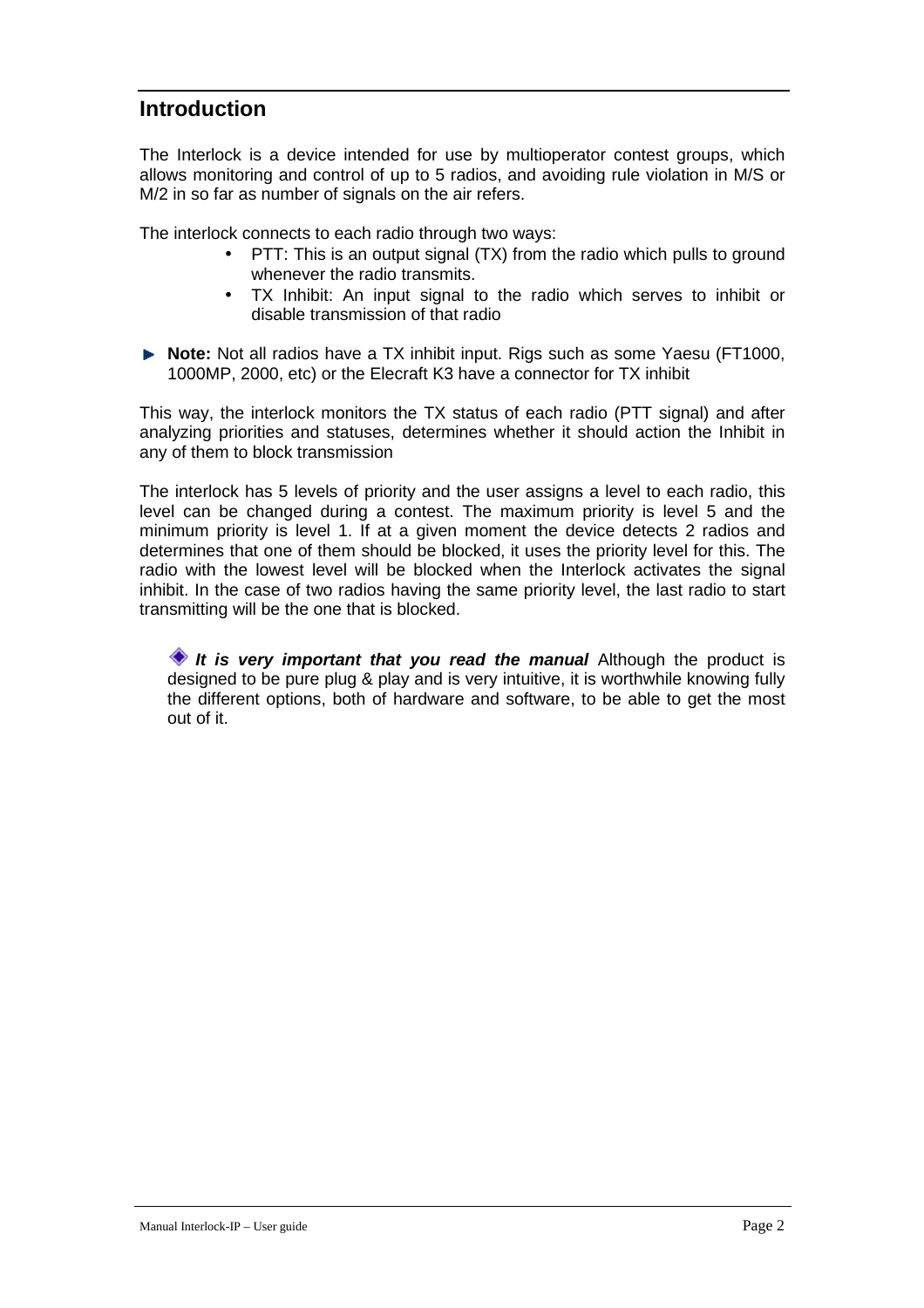#### **About this manual**

The manual is divided up in 3 sections

At the end, there are 3 annexes which describe the connections with various different kinds of radios.

Please read the manual carefully before connecting the device. If you have any doubts of problems, please contact:

#### **Postal address:**

 Interlanco Comunicaciones At:. Pablo García - EA4TX Albasanz 48-50 4º Derecha 28037 Madrid - SPAIN

#### **E-mail:**

ea4tx@ea4tx.com

#### **Web:**

http://www.ea4tx.com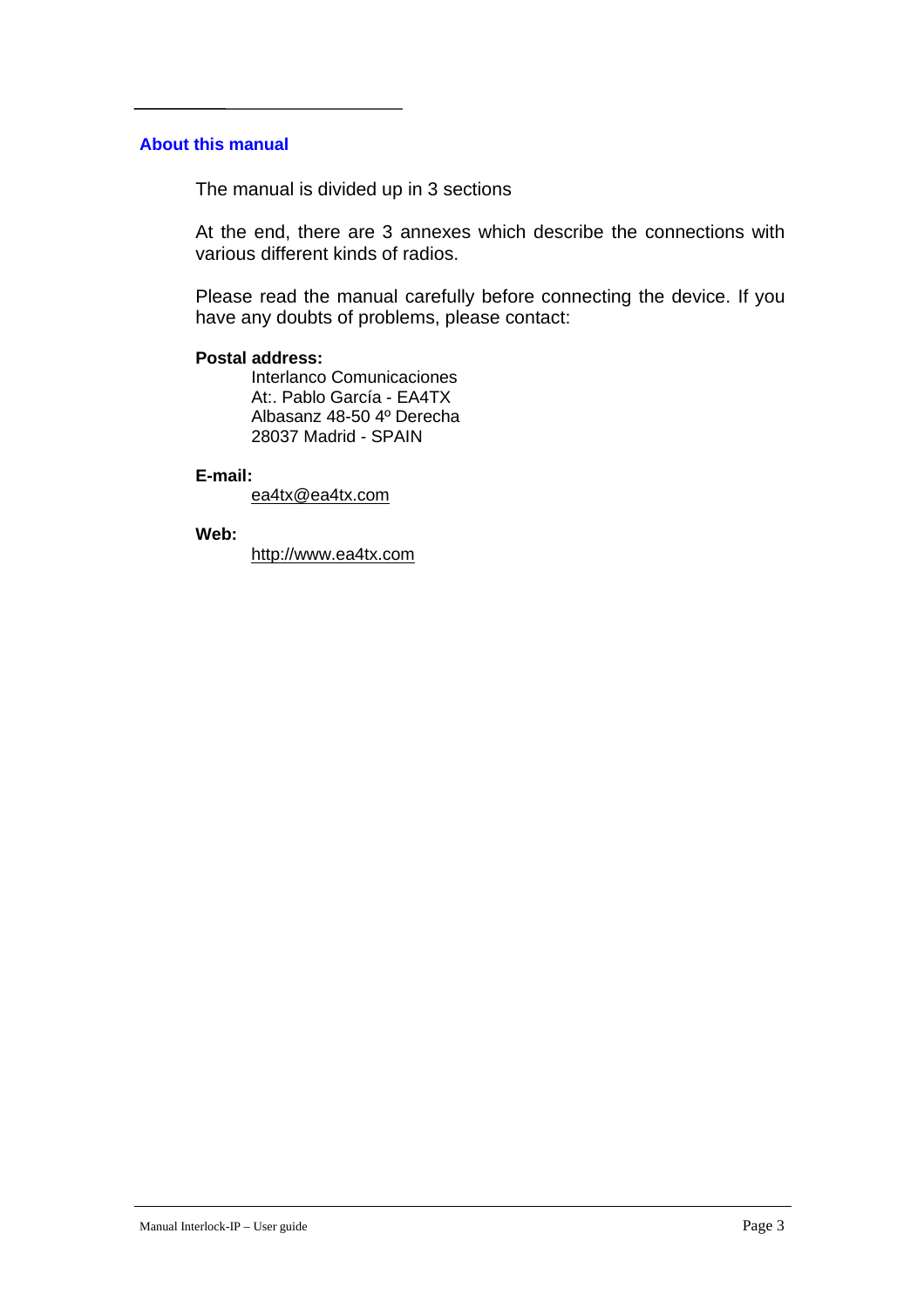## **EA4TX Interlock V3 Hardware**

The interlock has the following connections:

- Power cable for 12-14Vdc.
- Interface with 5 radios using DB9 connectors.
- USB connector for firmware updates

The device has the following connections, seen from the inside:

- **X1**: USB port to connect to the PC
- **CN1:**Additional In/Out socket
- **CN2:**Additional In/Out socket
- **J3:**Power input (12-14Vdc)
- **Radio1** to **Radio5**: interfaces for each Radio

Inside view of the device:

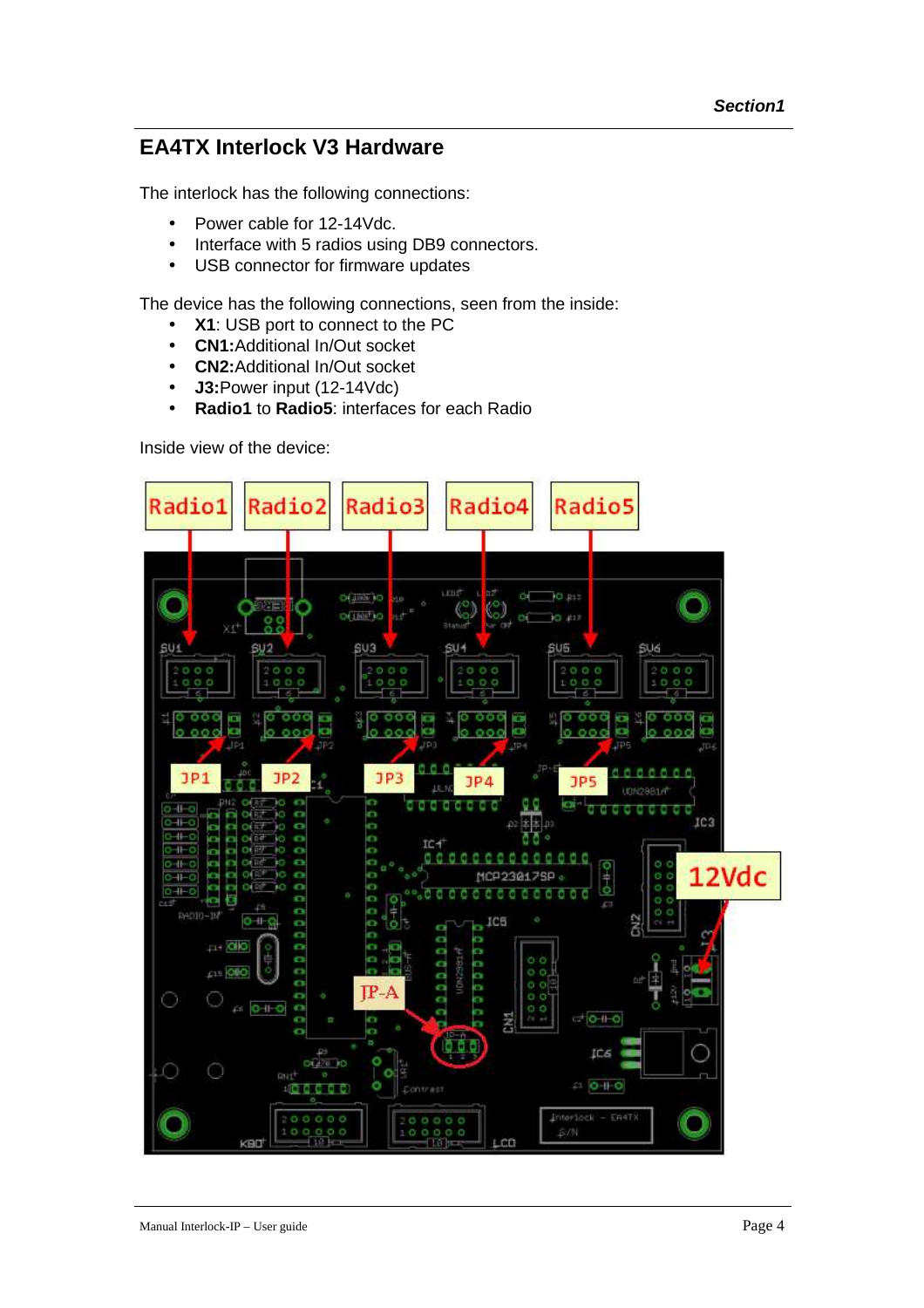#### **1.1 Sockets R1 – R5: DB9 connection for Radio interface**

The interlock supports up to 5 radios, two of which (R4 and R5) can be configured as **Inband.**

Each one of these radios has to be connected via the corresponding DB9 socket. Here is the rear view of the device:



Rear view of the interlock

#### **1.2 DB9 pinout**

The signals available in this connector are as follows:

- Pin-1: Ground/ Earth
- Pin-2: Signal Inhibit (OUT)
- Pin-3 Connection with Pin 8, idle through a relay
- Pin-4 Not used
- Pin-5 Not used
- Pin-6: Radio PTT entry (IN)
- Pin-7: Auxiliar output signal. Choose between 5 or 12Vdc using JP-A.
- Pin-8: Connected to pin 3, idle through a relay
- Pin-9: Not used

The radios which have a Signal Inhibit (Yaesu, K3) only use 3 signals: Ground, Inhibit, and PTT.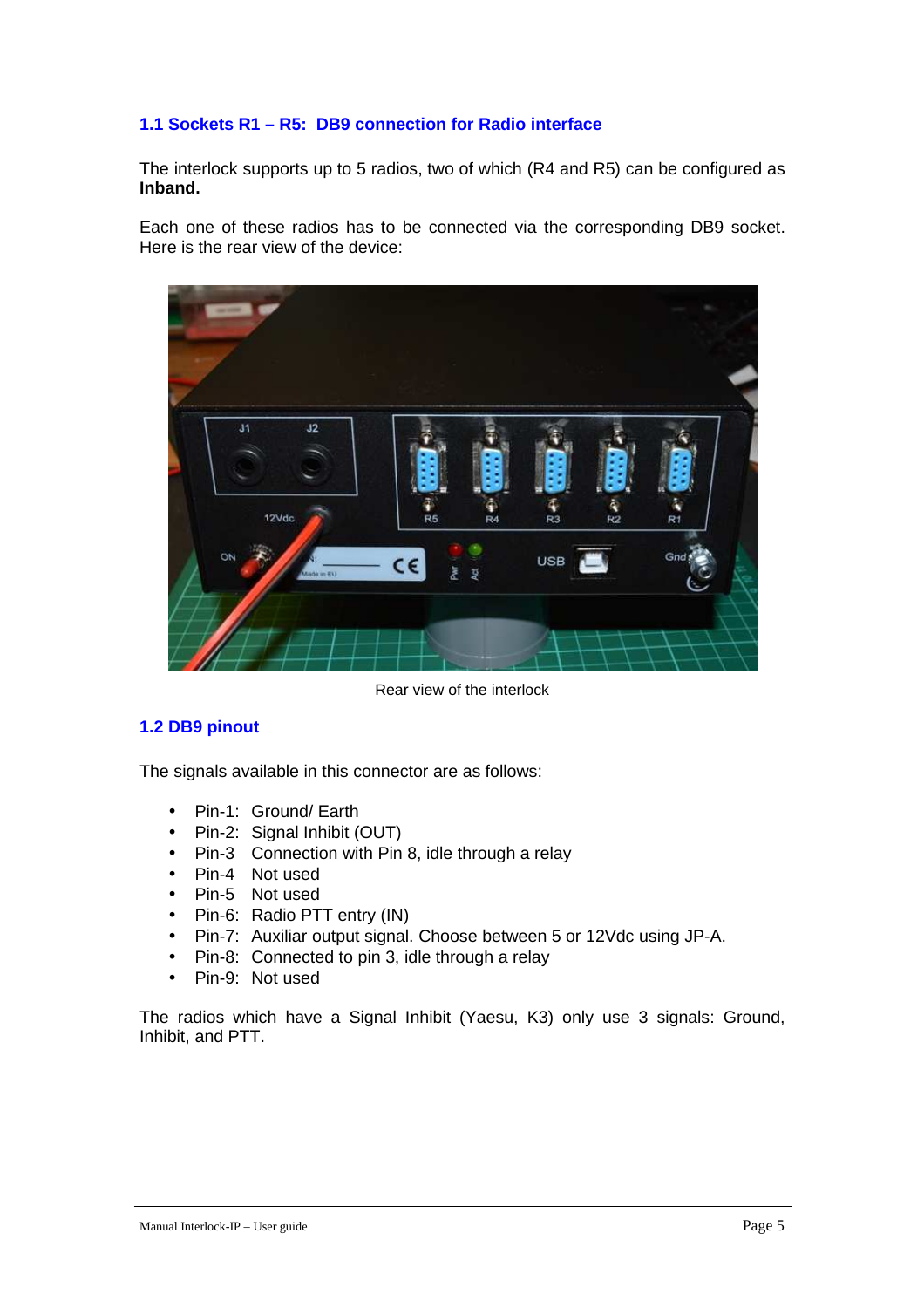In the radios that don't have an Inhibit input, the method to stop transmission is:

- **SSB**: Routing the microphone signal through the relay at pins 3 and 8 of the DB9. When idle, the pins are connected, but when the block is activated the relay isolates the pins and the radio cannot send any SSB signals (no input Mic)
- **CW**: Routing the CW signal through the relay at pins 3 and 8 on the DB9. When idle the pins are connected but when the block is activated the pins are isolated and so no CW signal can be sent.

The auxiliary signal (Pin 7) can be used for radios configured as IN-BAND (R4 or R5) to activate the switching relay with the Inband station.

 Using the JP-A we can select the output level of either 5 or 12V and this level is common for all radios. The configuration is through a bridge which works as follows:

- $1-2: 5V$
- $\bullet$  2-3: 12V

The DB9 connector schematic is as follows:



#### **1.3 Jumpers JP-1, JP-2, JP-3, JP-4 and JP-5,**

Those jumpers are located close to each of the radio relays. The jumper of the radio is used (jumper close) when the radio doesn't include an Inhibit signal so the Auxiliary PCB is used. In this case, 5V will be present at pin2 when the Inhibit signal is activated.

So, set the jumper when the Auxiliary Box is going to be used on that radio.

#### **1.4 J1: External power**

Power input from 12-14Vdc and 150mA.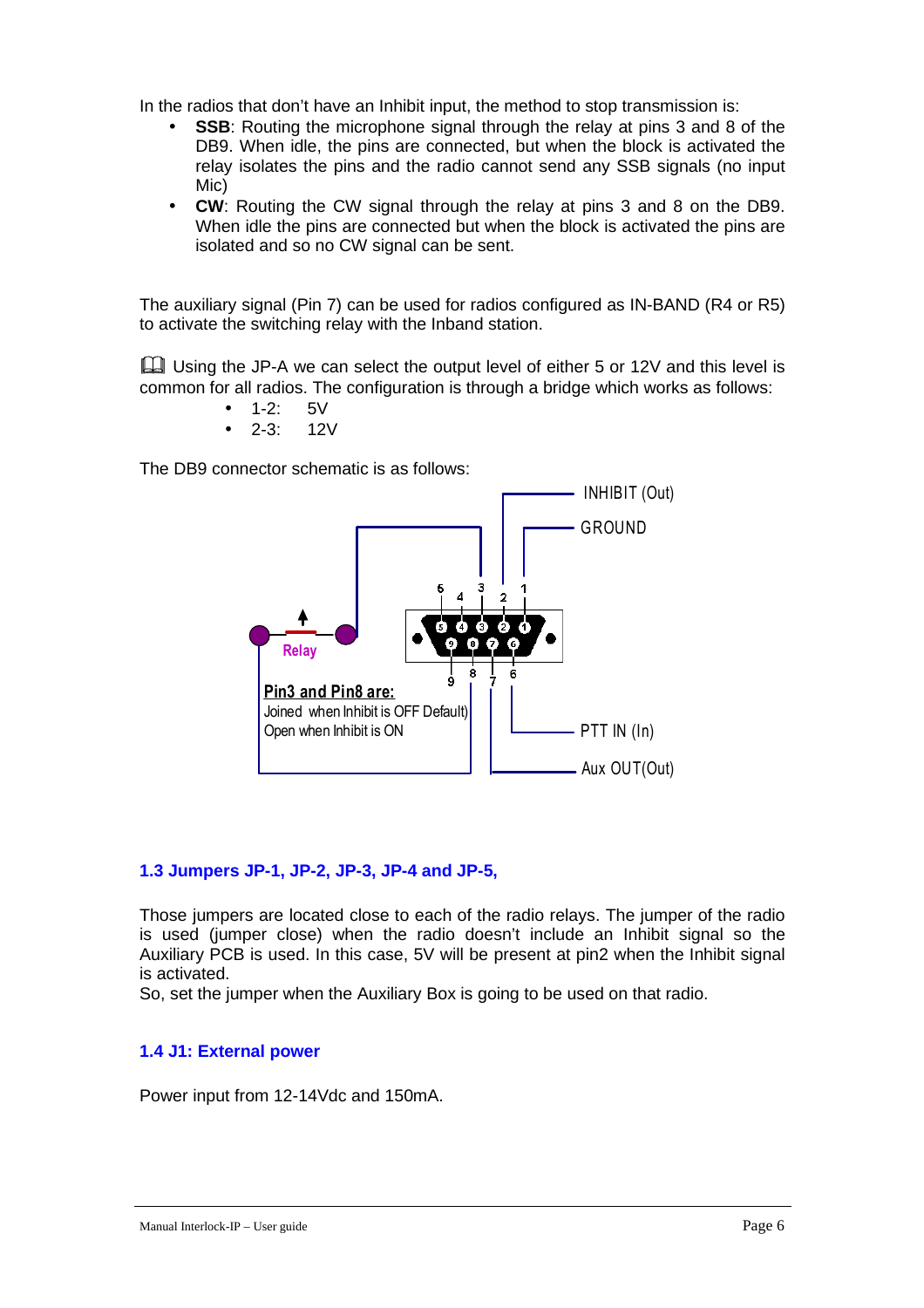## **Configuration**

To enter the Interlock program menu, press the red button or F1. The interlock will immediately enter the programming mode, showing option screens as follows

- To go to the next menu, press  $\hat{U}$  (up arrow).
- To return to the previous menu, press  $\overline{\mathcal{L}}$  (down arrow).
- To go on to the next option, press  $\Rightarrow$  (right arrow).
- To go to the previous option, press  $\leftarrow$  (left arrow).

To save and exit the programming menu, press the red button again.

**Example 1** The device will automatically exit the programming menu if no buttons are pressed for 9 seconds.

The menus are as follows:

#### **SET1: M/S o M/2**

Allows the user to choose between two modes of operation:

- **M/S**: Maximum 1 signal allowed.
- **M/2**: Maximum 2 signals allowed.

#### **SET2: Radio 1 - Priority**

This defines the priority of Radio 1. Possible values: 1 is the lowest priority and 5 is the highest.

If the interlock determines that it has to block a radio, it will always block the one with lower priority. If both radios have the same priority, it will block the last one to start transmitting.

#### **SET3: Radio 2 - Priority**

This defines the priority of Radio 2. Possible values: 1 is the lowest priority and 5 is the highest.

#### **SET4: Radio 3 - Priority**

This defines the priority of Radio 3. Possible values: 1 is the lowest priority and 5 is the highest.

#### **SET5: Radio 4 – Mode**

This defines the mode of operation of radio 4. The possible modes are: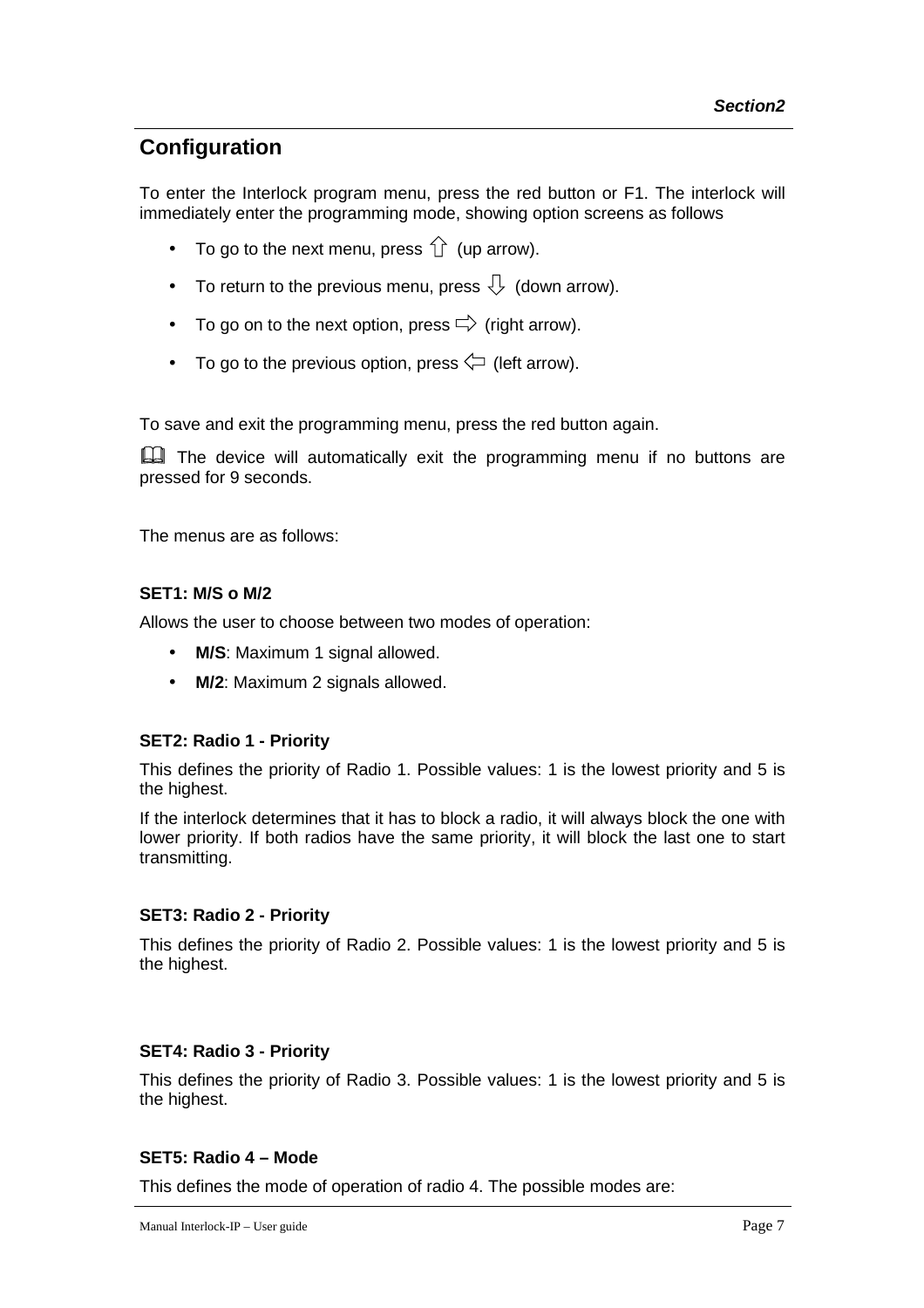- **Disabled**: There is no radio 4, so its status is not checked
- **Normal**: Radio 4 is a normal radio (not an Inband)
- **Inband->R1**: Radio 4 is an Inband radio paired with Radio 1
- **Inband->R2**: Radio 4 is an Inband radio paired with Radio 2
- **Inband->R3**: Radio 4 is an Inband radio paired with Radio 3

#### **SET5b: Radio 4 - Priority**

This defines the priority of Radio 4. Possible values: 1 is the lowest priority and 5 is the highest.

#### **SET6: Radio 5 – Mode**

This defines the mode of operation of radio 5. The possible modes are:

- **Disabled**: There is no radio 5, so its status is not checked
- **Normal**: Radio 5 is a normal radio (not an Inband)
- **Inband->R1**: Radio 5 is an Inband radio paired with Radio 1
- **Inband->R2**: Radio 5 is an Inband radio paired with Radio 2
- **Inband->R3**: Radio 5 is an Inband radio paired with Radio 3

#### **SET6b: Radio 5 - Priority**

This defines the priority of Radio 5. Possible values: 1 is the lowest priority and 5 is the highest.

#### **SET7: USB Port**

This determines whether the USB port should be activated or not. The port should **ALWAYS** be left deactivated.

Even if the device is in *configuration* mode, it will continue supervising signals from the radios and will block whichever one it needs to.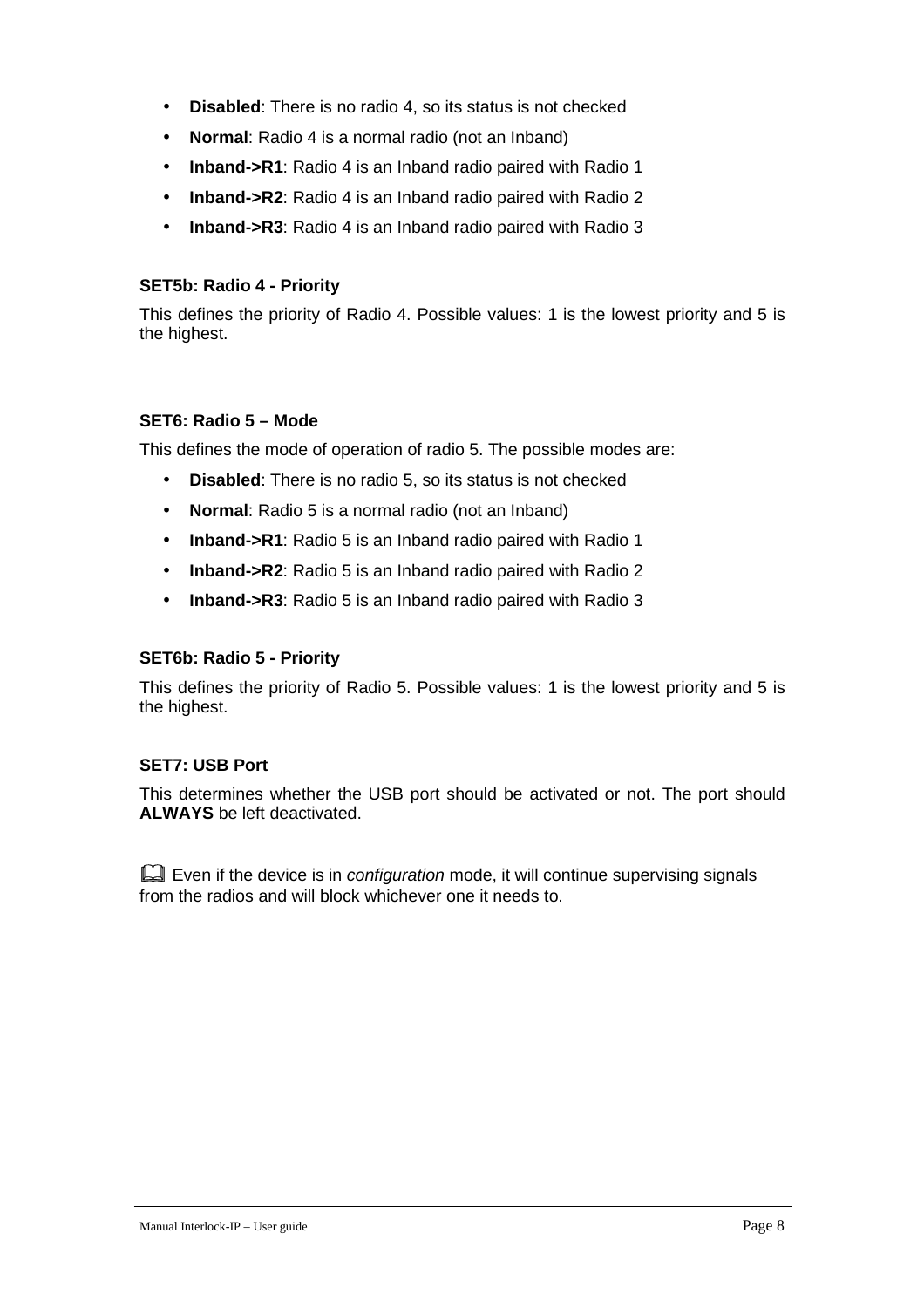## **Operation**

The interlock detects and decides in tenths of a microsecond if a radio has activated the PTT and decides whether it needs to take action on this or any other active radio.

In order to do this it uses an algorithm which prioritizes jobs with respect to others. So for example it will prioritize when comparing a radio and its Inband partner, since under no circumstance can both of these radios put a signal on the air at the same time.

The order in which the jobs are queued is as follows:

- 1. Radio 4 is analyzed for being Inband or not. If it has the PTT active, and if its partnered radio (for example R1) is also active.
- 2. If this is the case, it decides which one should be blocked.
- 3. The same process is carried out with radio 5: if it's an Inband radio, if the PTT is active, and if its partner radio (eg R2) is also active.
- 4. If this is the case, it decides which one should be blocked.
- 5. It will now analyze all the rest of the radio that might be active, since in the previous cases with the Inbands, some of them might be already be blocked.
- 6. In case it has to block any radio, it will first analyze the priorities of the active radios and block the one with lower priority.
- 7. Finally, in the case that the remaining radios have equal priority, the one the started transmitting first will continue to transmit.

The interlock provides two Operation modes, and this is what determines how many radios on different bands can be active at the same time:

- M/S: One signal allowed at a time
- M/2: Two signals allowed at a time

#### **IMPORTANT NOTE:**

The LCD display only refreshes every 0.5 seconds, therefore it's possible that a PTT change may not be showed on the screen although the microprocessor has monitored it perfectly.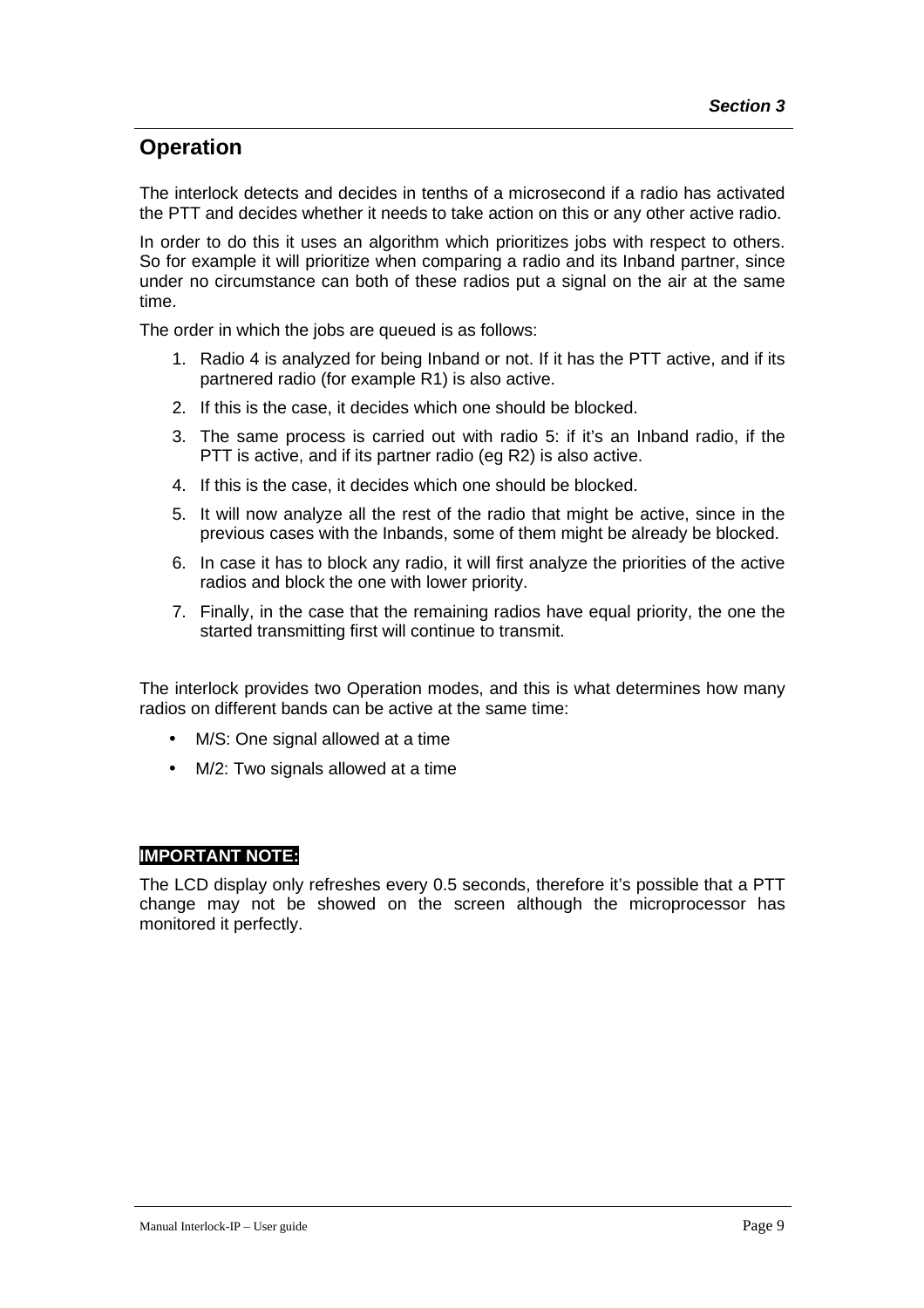#### **3.1: Example Multi-Single 1 RUN and 4 Multis:**



This is an example of a Multi/Single station with 1 RUN station and 4 (or less) multiplier stations



#### **3.2: Example Multi-Single 1 RUN and 1 INBAND and 3Multis:**

In this other Multi/Single scenario, there is 1 RUN (R1) and its Inband (R4) plus 3 (or less) multiplier stations.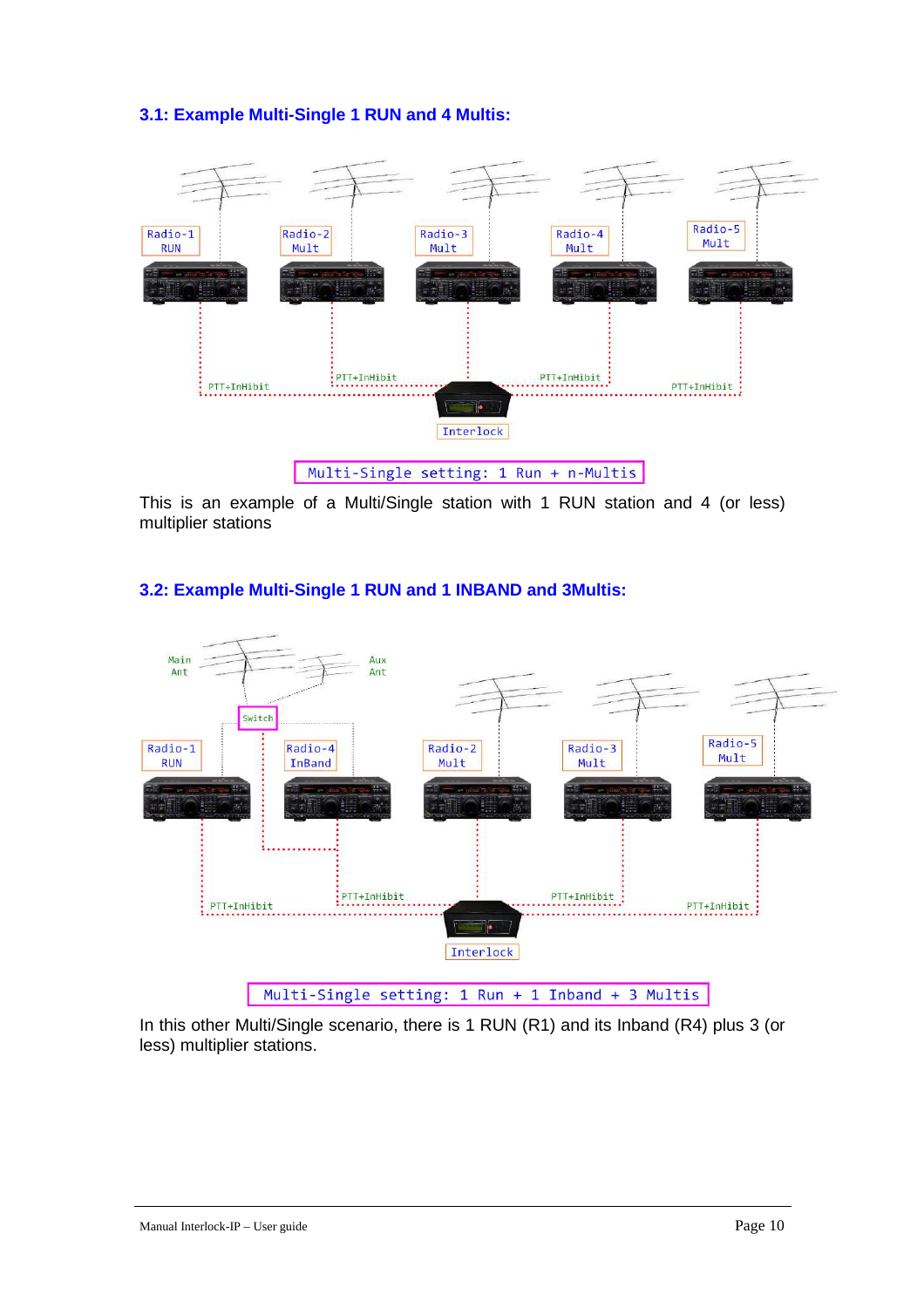#### **3.3: Example Multi/2 with 2 RUN and 3 Multis:**



Este es un ejemplo de una configuración de una estación Multi/2 con dos radios RUN (R1 y R2) y 3 (o menos) estaciones en modo Multiplicadoras.This is an example of a Multi/2 configuration with 2 RUN radios (R1 and R2) and 3 (or less) multiplier stations



#### **3.2: Example Multi/2 with 2 RUN and their INBAND plus 1 Multis:**

In this final example we have a Multi/2 with 2 RUN (R1 and R2) and their respective Inbands (R4 and R5), plus one multiplier station.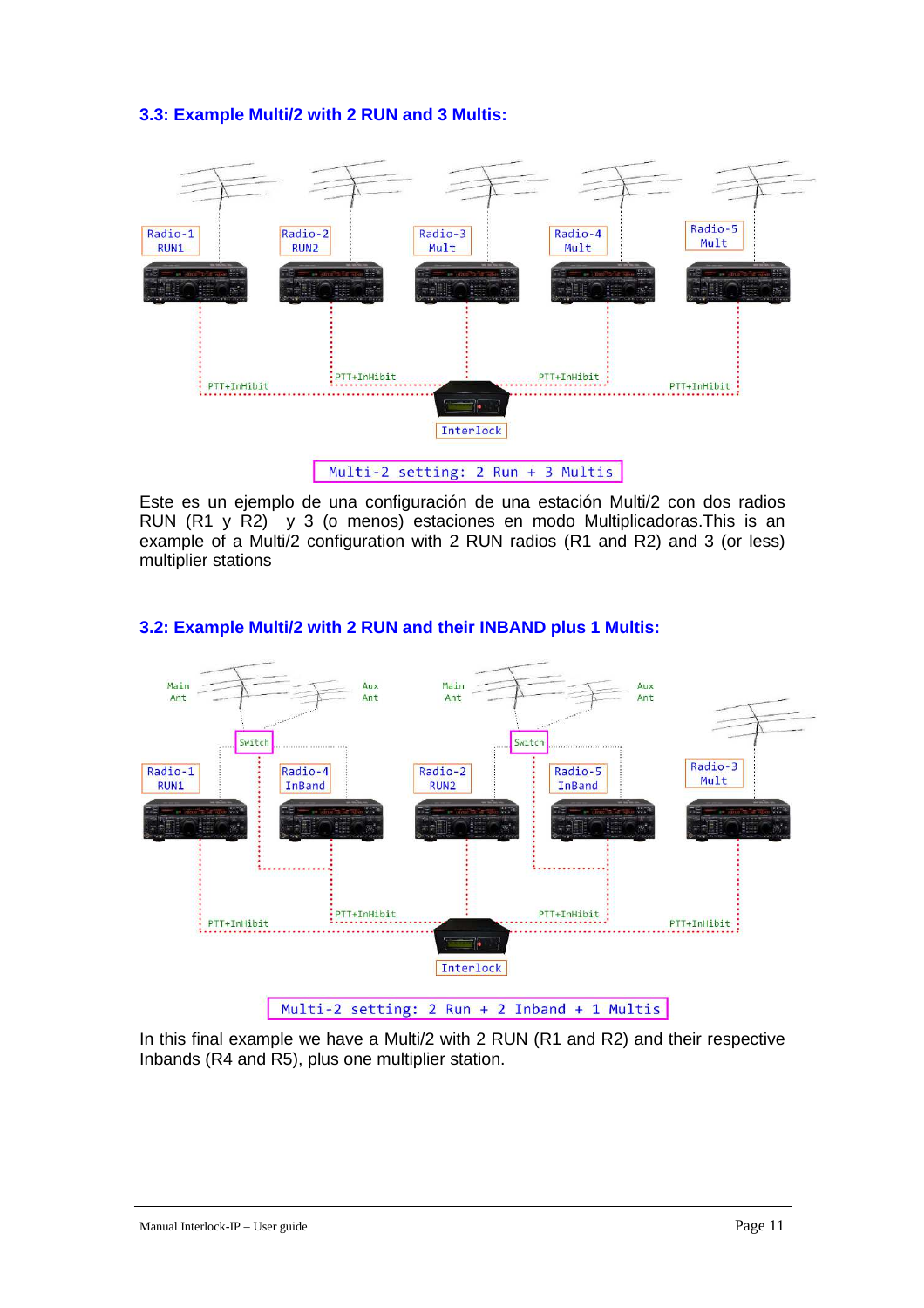## **Annex I – Connection for Yaesu radios**

Yaesu radios (FT1000, FT1000MP, 20000, etc) use a DIN connector like this one:



(as viewed from rear panel)

The connection that needs to be made between the interlock interface (DB9) and the DIN connector is as follows:



 Remember that you need to insert a 10K Ohm resistor between pins 1 and 8 of the connector, as shown in this photo:

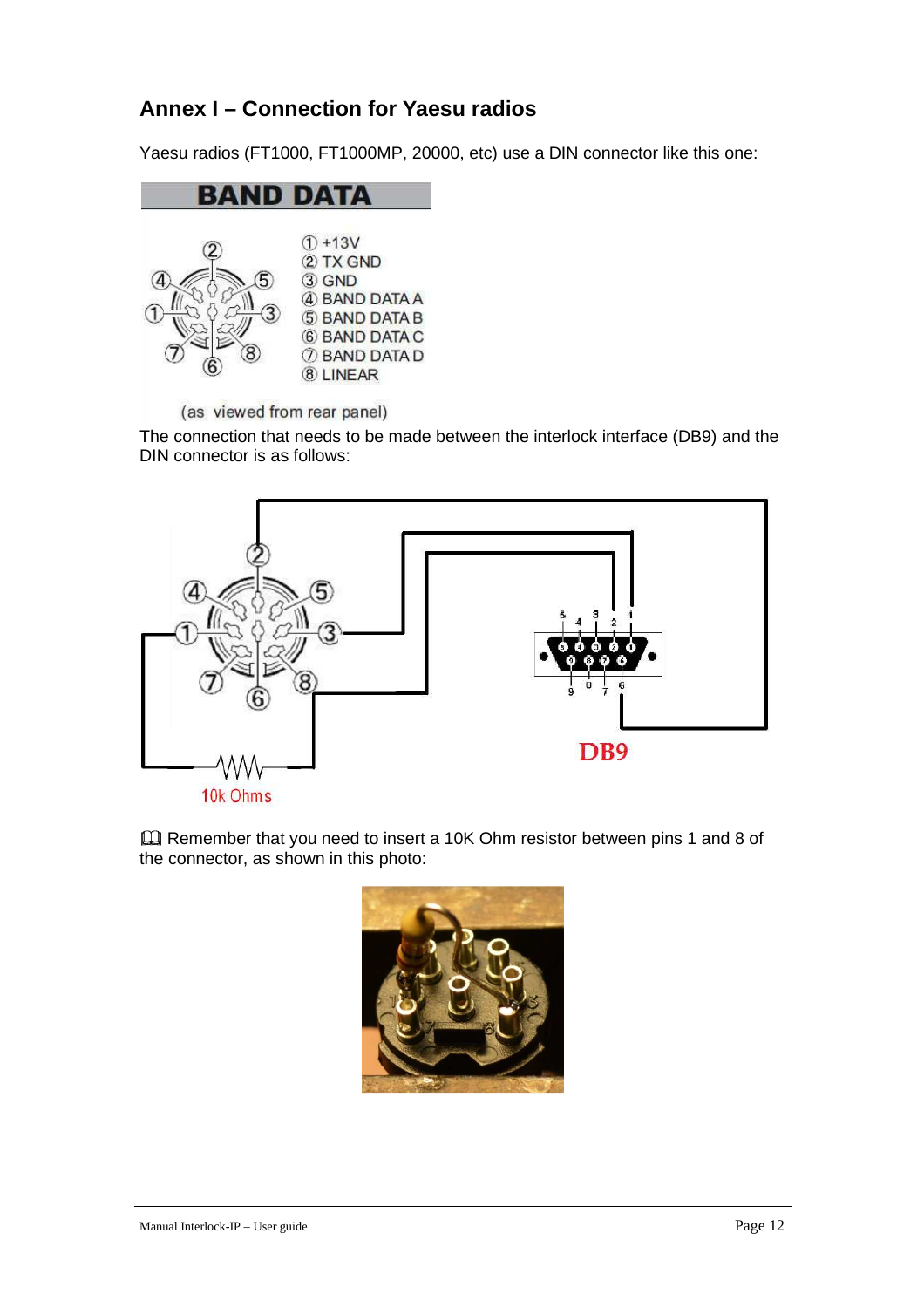## **Annex II – Connection for Yaesu FTDX101D/MP**

This Yaesu model uses a DB15 female connector.

#### **66 LINEAR**

This 15-pin output jack provides band selection data, which may be used for control of optional accessories such as the VL-1000 Solid-state Linear Amplifier.



The pins that are going to be used on this DB15 connector are as follows:

| Pin1 | $+13.5V$ (pullup) |
|------|-------------------|
| Pin2 | <b>TX Ground</b>  |
| Pin3 | Gnd               |
| Pin8 | <b>TX Inhibit</b> |
|      |                   |

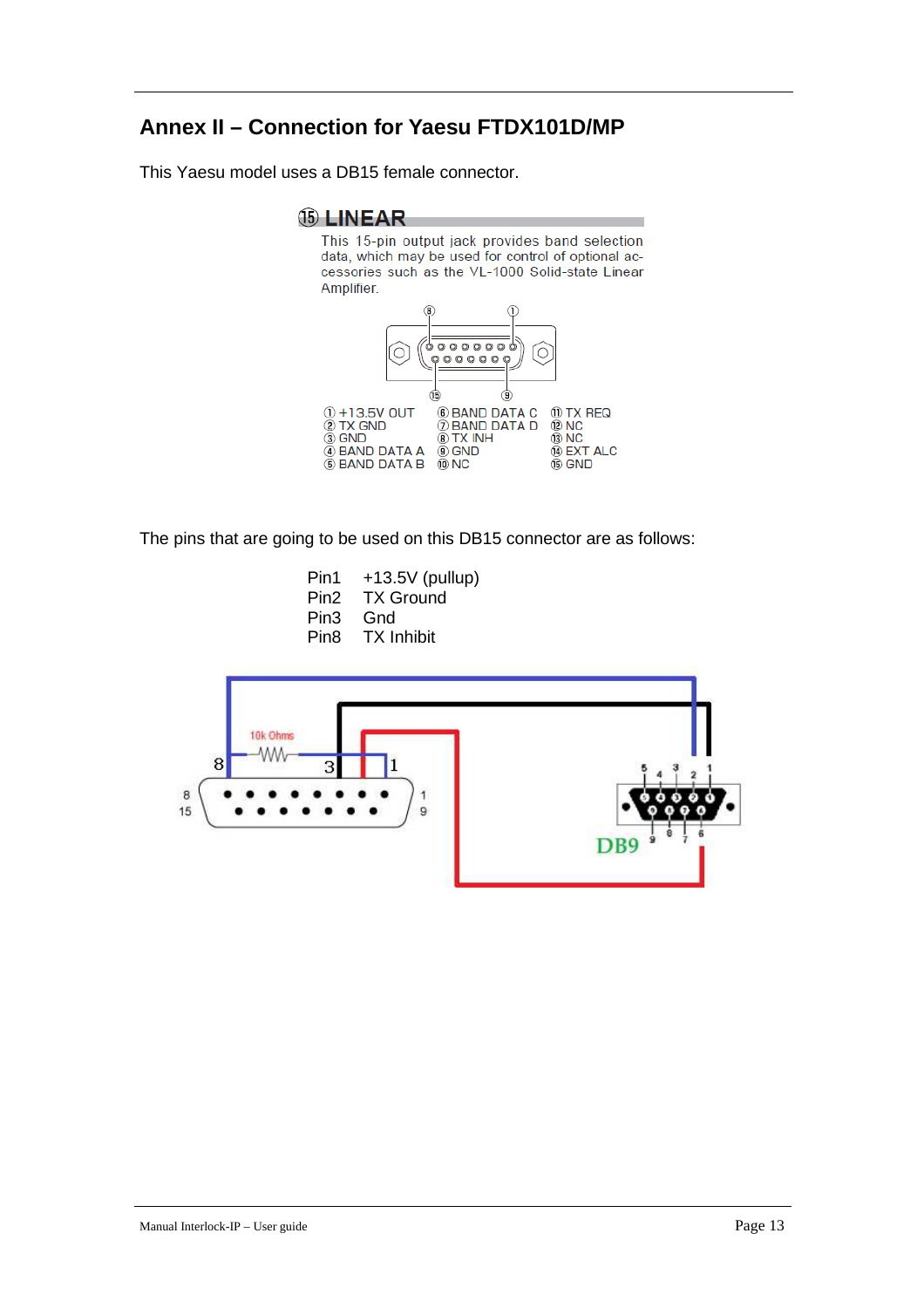## **Annex III – Connection for the Elecraft K3**

In the K3 we use the ACC connector. The pins used are as follows:

- Pin1 FSK IN (pullup a +5V)
- Pin5 Gnd
- Pin7 TX Inhibit
- Pin10 Key Out



The connection that needs to be made between the interlock's DB9 and the ACC is as follows:



 Remember that you need to insert a resistor (10K ohm for example) between pins 1 and 7 of the ACC connector. Additionally, you will need to enter the SETUP menu and change the **CONFIG:TX INH to HI** so that pin 7 works as **TX Inhibit**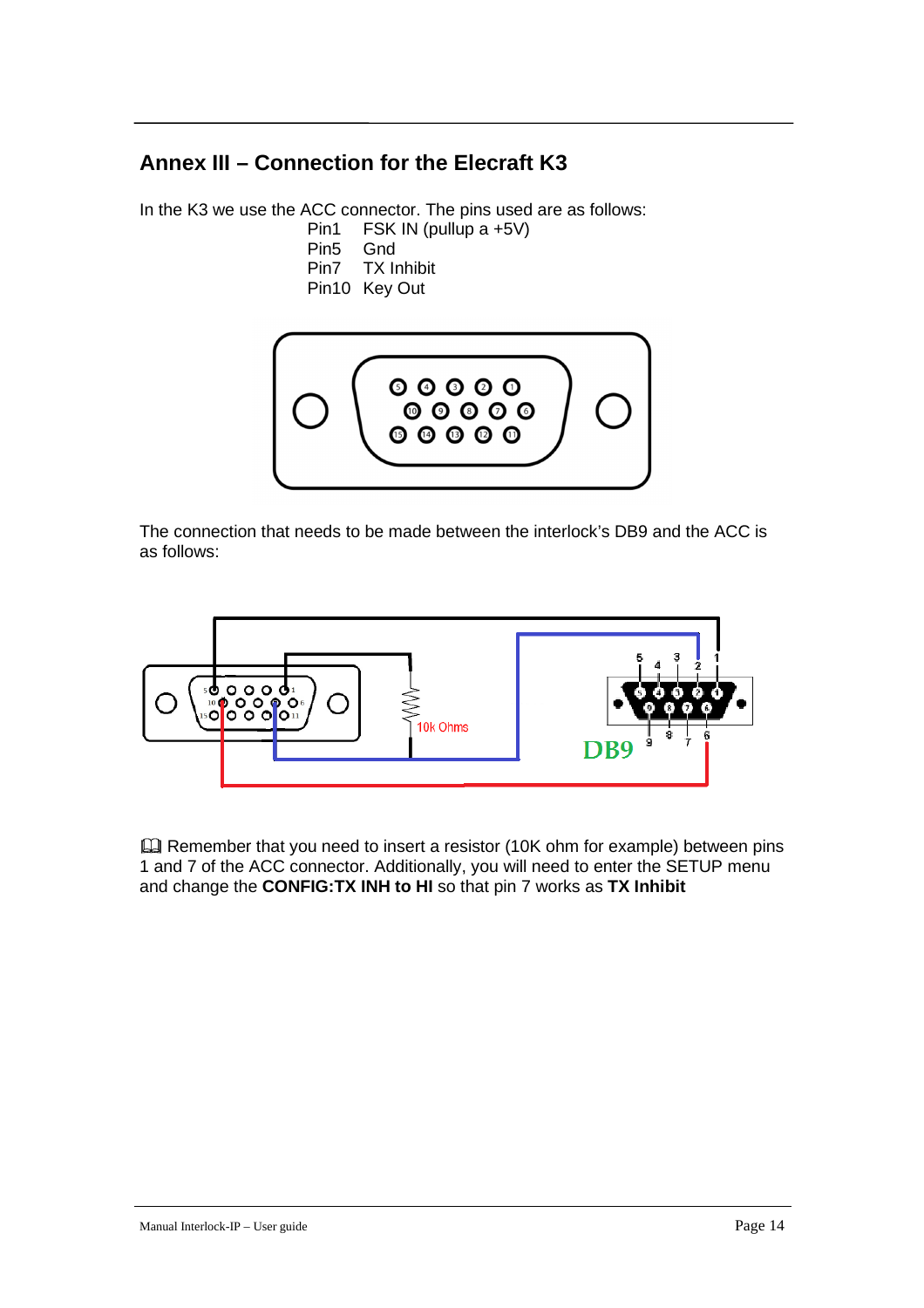## **Annex IV – Connection for the Flex 6400/6600**

Those Flex models includes a DB15 Accessory Connector that will be used. The pins used are as follows:

Pin 5 Gnd Pin 13 TX Inhibit Pin 11 Key Out



The connection that needs to be made between the interlock's DB9 and the Accessory Connector is as follows:



Those Flex doesn't need the pull-up resistor since it already includes it.

l,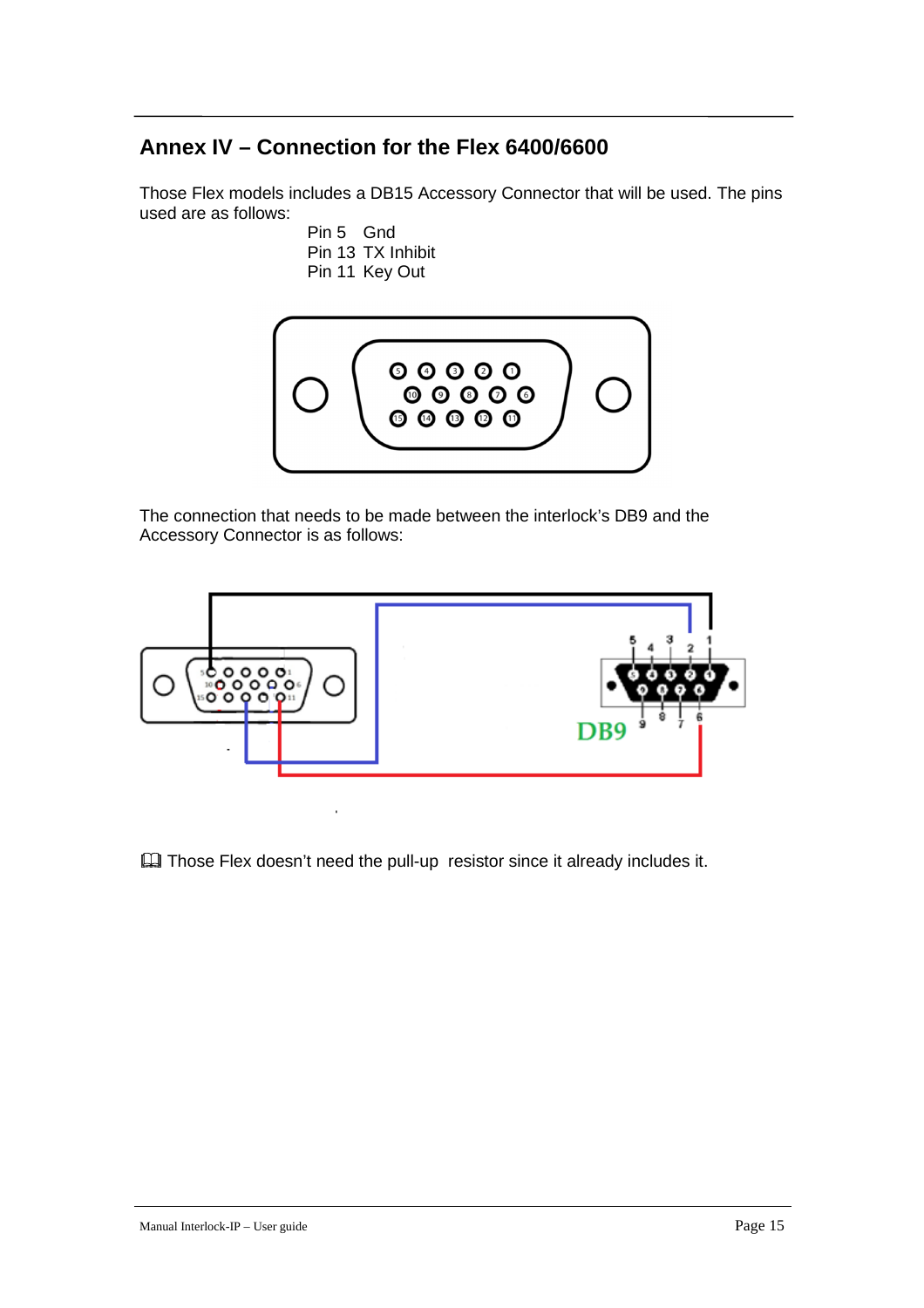## **Annex V – Connection via Auxiliary Box**

As an additional option, it's available the Auxiliary Box that will help you as interface with transceivers that don't support an Inhibit signal. In those cases, you must pass the Mic, PTT and CW signals via this box. In other words, the Aux Box will be in serie with those signals.

The Box includes 2 relays (2 circuits) and by default each input signal is available at the output; however when the Interlock activate the INHIBIT signal, those relays will be energized and the signals will not be present at the output.

Both relays are activated at the same time by the Inhibit signal (5V); each relay has 2 circuits, so there are 4 signals that can be used: PTT, Microphone, CW and any Auxiliary



#### **Wiring Auxiliary Box with the Interlock:**

Use the X1 connector and connect to the DB9 connector of the radio (R1 to R5)

| <b>Meaning</b> | X1 Connector     | DB9 @ Interlock  |
|----------------|------------------|------------------|
| Ground         | Pin1             | Pin1             |
| Inhibit        | Pin <sub>2</sub> | Pin <sub>2</sub> |
| Aux            | Pin3             | Pin7             |
| PTT In         | Pin4             | Pin <sub>6</sub> |

#### **Wiring SSB:**

- Disconnect the Microphone connector form the transceiver.
- Use a male connector and connect the original Mic connector to this point
- Now route the Mic and PTT signals via Aux Box. Use the PTT and MIC points marked (IN points)
- Now connect each Out signal to a new cable that ends with female Mic connector that will be used to be connected into the transceiver

#### **Wiring CW:**

- Disconnect the CW connector (6.35mm) from the transceiver
- Use a female Jack connector and connect the CW connector to it.
- Now route the CW signal from the Tip into the Aux Box (CW In)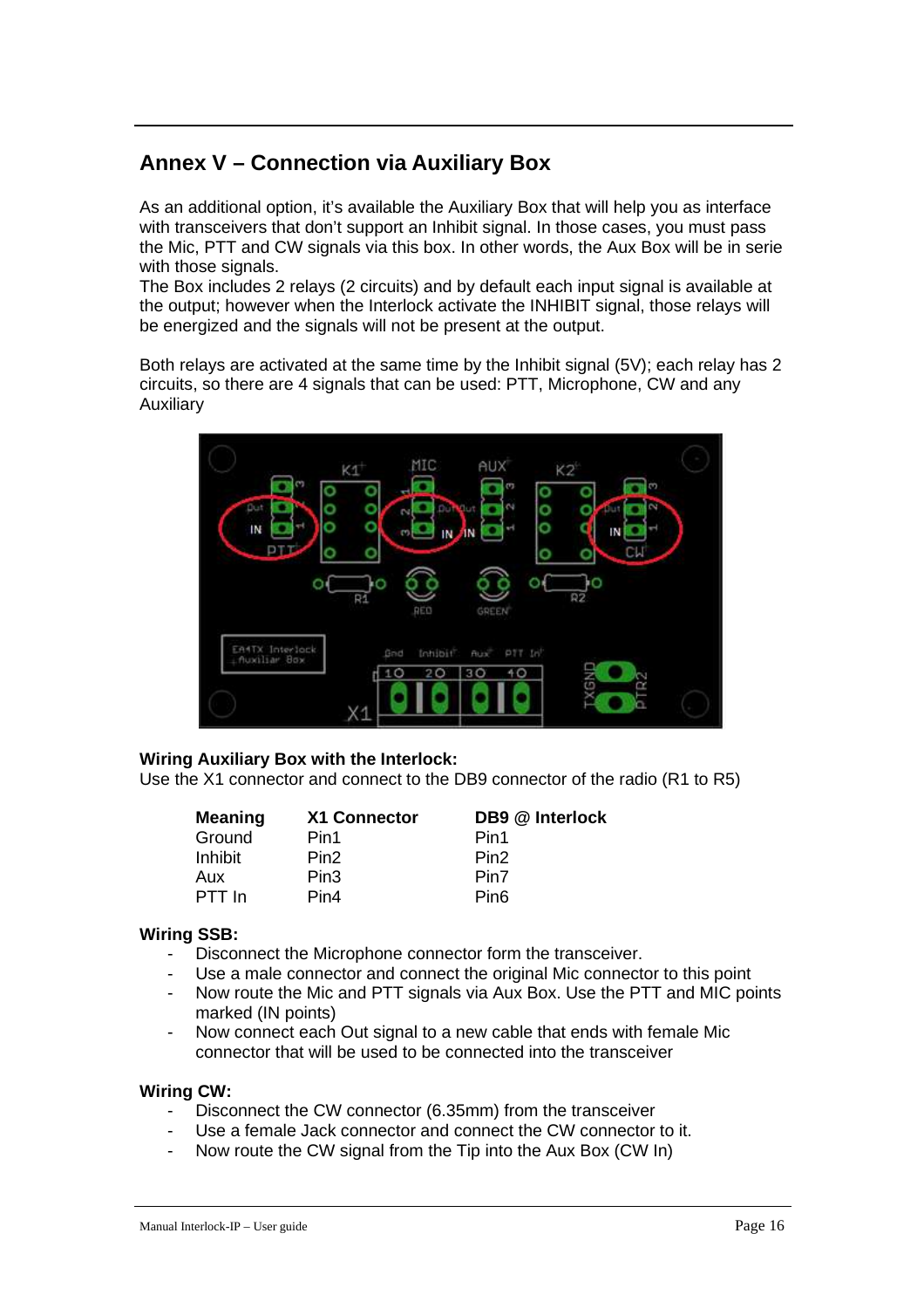- Connect the out signal (@ Aux Box) to a new cable that ends with a Jack. This Jack will be connected to the transceiver (CW)



Auxiliary Box mounted in an enclosure



In this case, the Auxiliary has been set in series with the Mic, PTT and CW signals coming from microHAM device. When the Interlock will "Inhibit" the relays located at the Auxiliary Box will be activated so those signals will be braked, and no signal will be present at the Mic connector or Key In at the transceiver.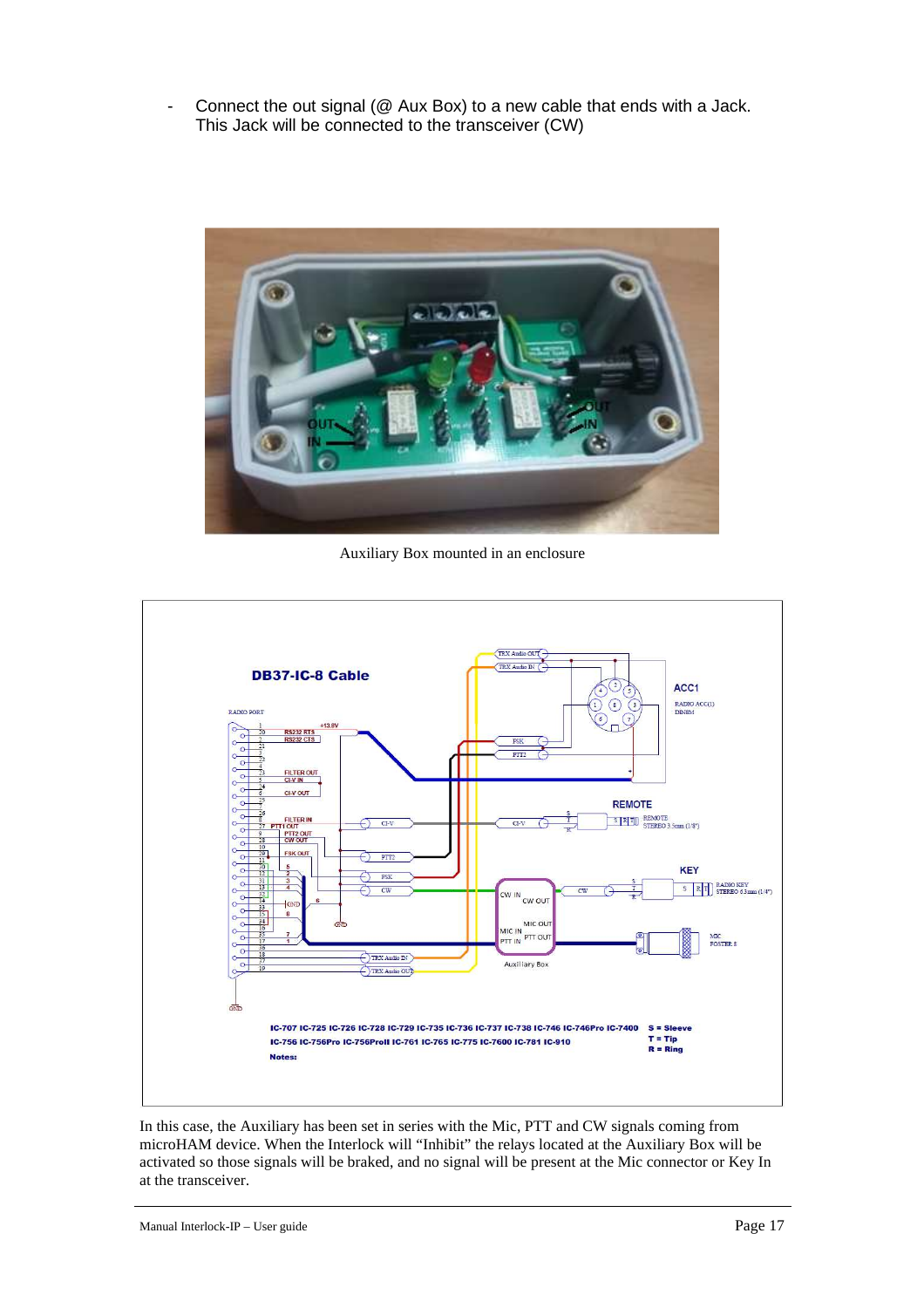## **Annex VI – Connections for other radios**

In radios that do not have an Inhibit input, what we do is route the Mic signal (in SSB) or the CW signal (CW Mode) through pins 3 and 8 on the DB9 connector.

As already indicated in the Hardware section (Page 6) the interlock has one relay per radio present between pins 3 and 8 on each connector. When idle the pins are connected but when the block is activated for that radio, the contact between the two pins is opened.

By routing the microphone or the Morse key signals through pins 3 and 8, when idle the radio works normally but when the interlock activates the relay, the radio cannot transmit since the input signal is cut off.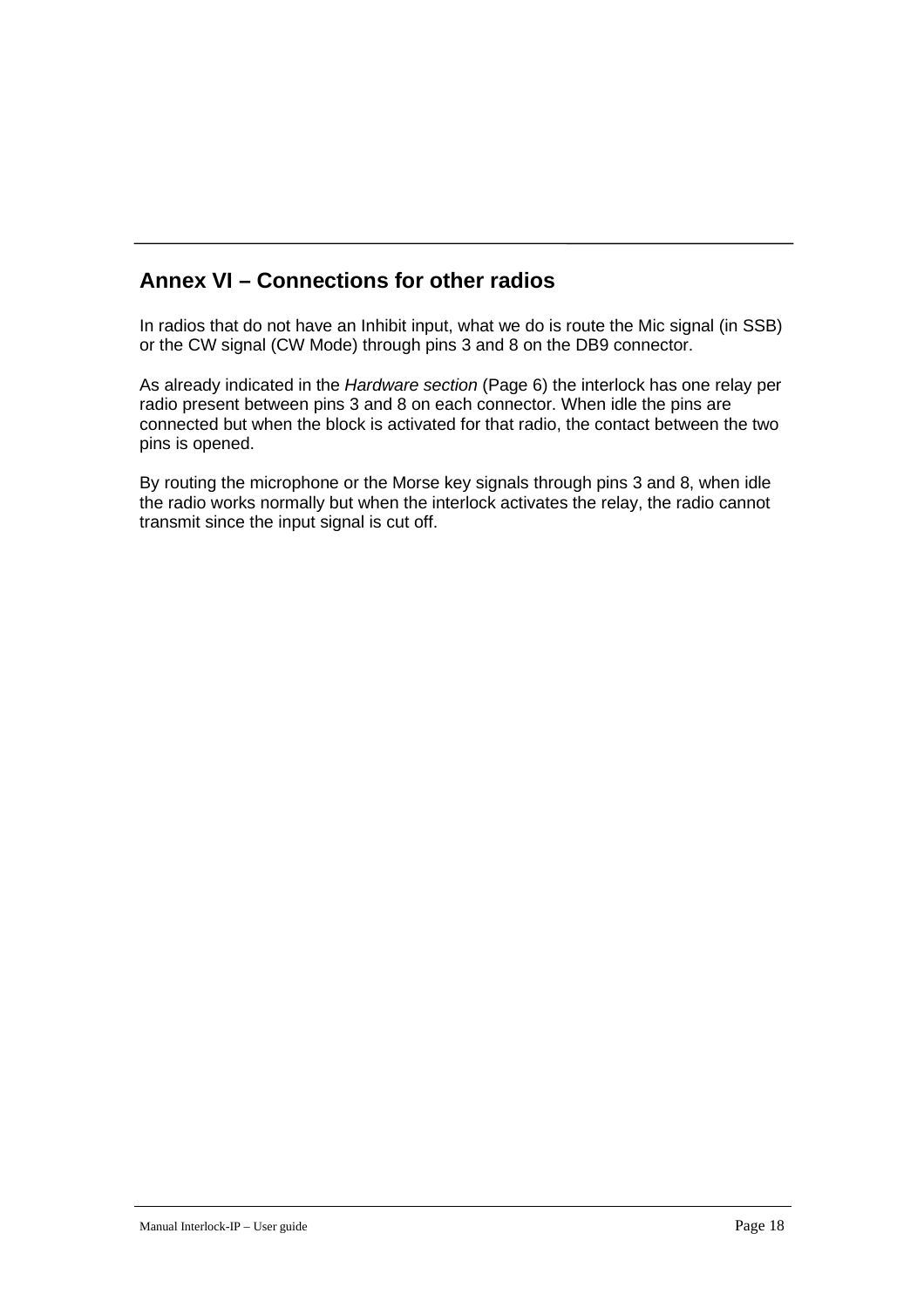## **Annex VII – Response times**

The response time measured from when a PTT signals activated in a radio, it's analysis and if required, blocking a Radio, takes between 200 to 400 microseconds and depends on the position of the radio. The analysis starts at Radio1 and ends at Radio 5.



**DeltaT** = 0.320 milliseconds

In these 2 graphs we can see response times of 284µs and 320µs respectively.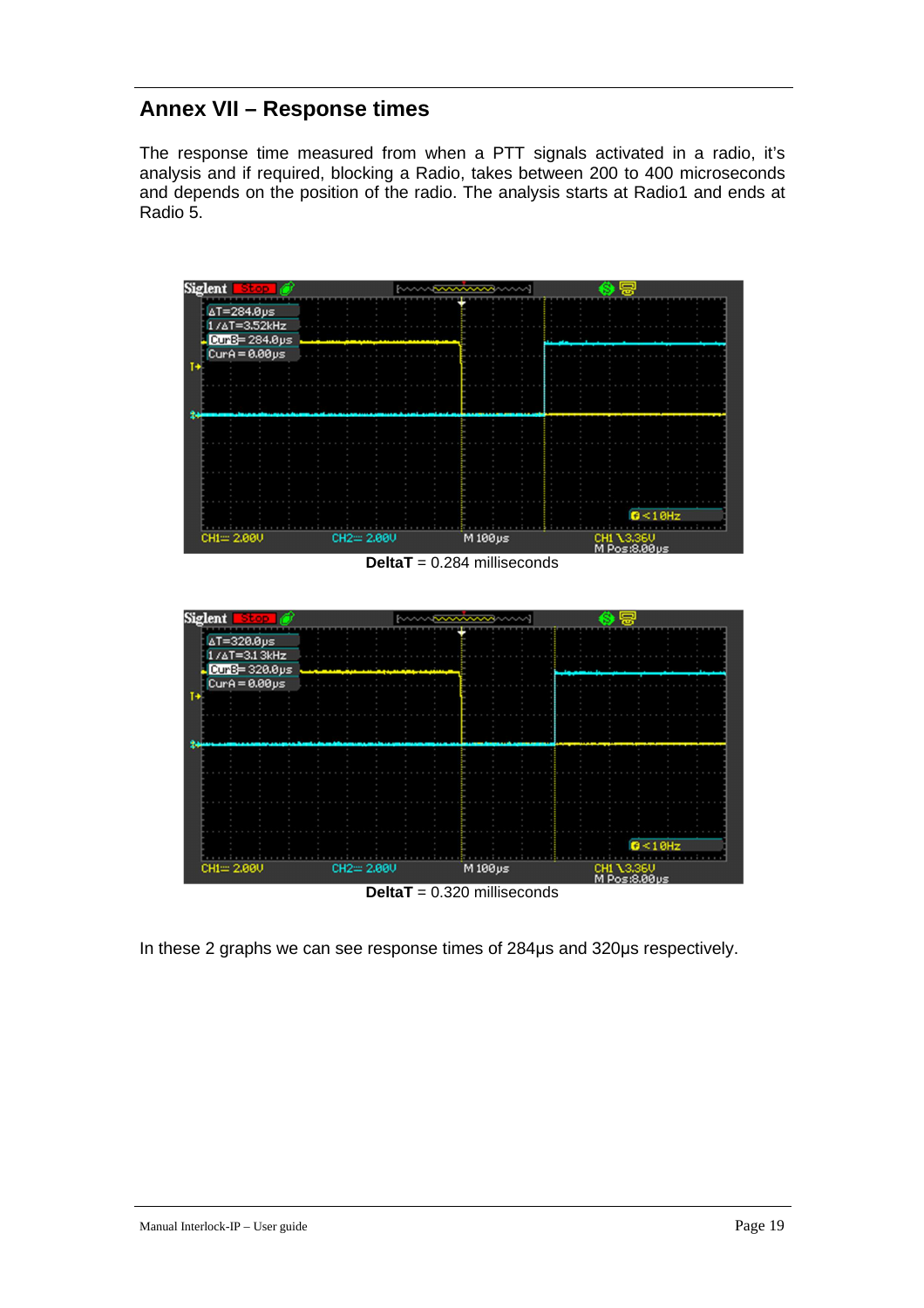[This page has been left blank on purpose]